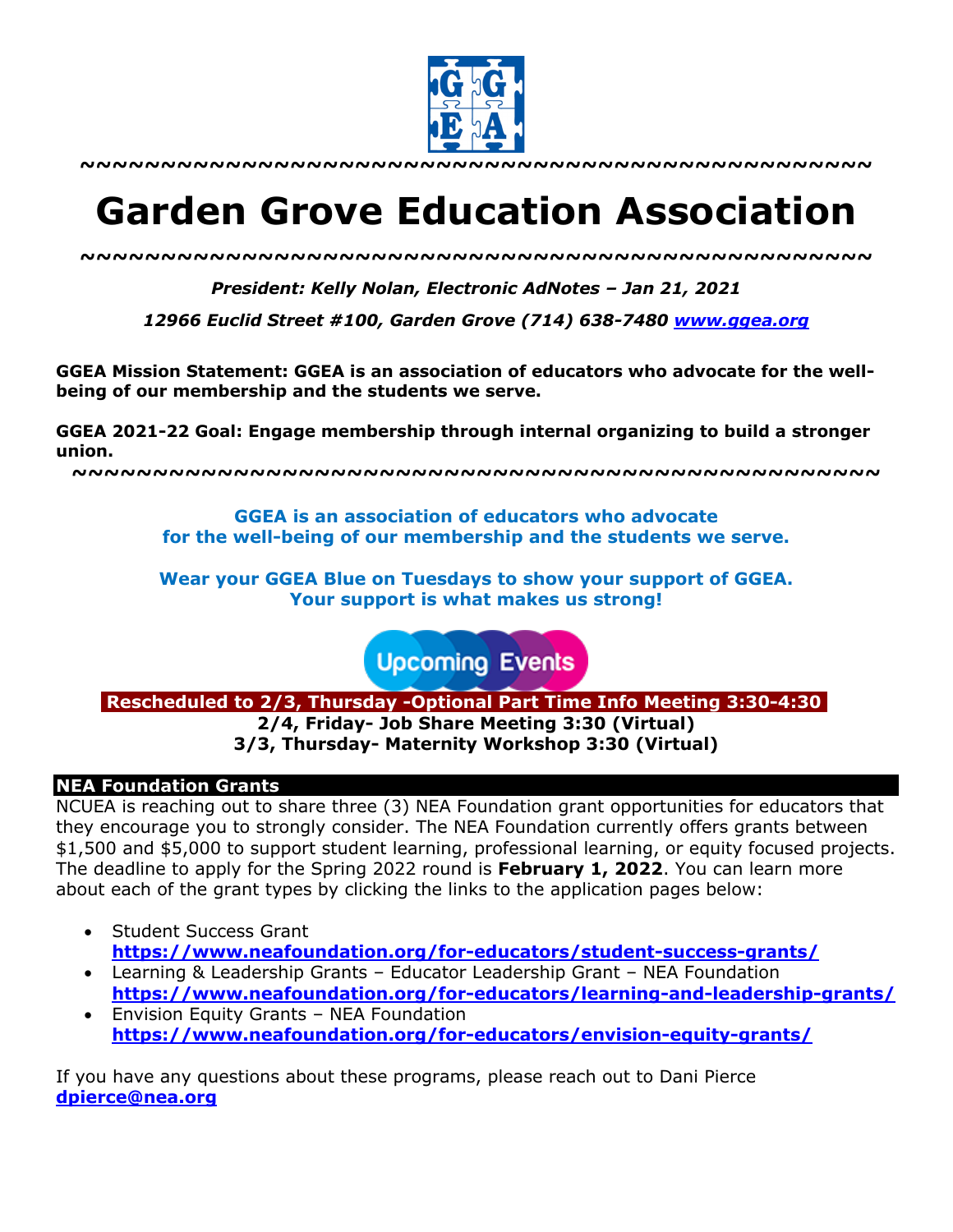## **IFT Grants**

All eligible CTA members may apply for an Educator grant (up to \$5,000) or an Impact grant (up to \$20,000). Learn more about IFT and how to apply online at **www.cta.org/ift**

## **https://files.constantcontact.com/ea1a5c0d001/ac66d961-97f3-45f3-a5d8 fb3199c21d7e.png**

## **Optional Part Time (OPT) Meeting (Rescheduled to 2/3)**

In accordance with Education Code Sections 44922 and 22724, a certificated employee of the GGUSD may reduce their workload prior to retirement from full-time to part-time duties and receive the same credit toward retirement they would receive if they were employed on a fulltime basis.

If this sounds interesting to you and you would like more information as to the requirements for applying, there will be an information meeting on **Thursday, February 3 at 3:30 via zoom.**

The district will be sending out the zoom information.

## **Job Share (Virtual)**

If you are interested in job sharing, please notify the GGEA office or email **jennyg@ggea.org** as soon as possible in order to put your name on the list.

There will be a virtual information meeting **Friday, February 4th.** The Office of Personnel will be sending out the zoom information.

## **GGEA Scholarships**

GGEA offers seven (7) scholarships to graduating seniors which are provided from the dues of GGEA members. They are offered in the following areas: Garden Grove Unified School District Graduating Seniors (4), Graduating Seniors of a Garden Grove Education Association (GGEA) member (2), and the Arlene Pavey Scholarship also offered to a graduating Senior of a Garden Grove Education Association (GGEA) member. A fillable application is also on the ggea.org website.

## *Please note that applications are due by March 1st.*

## **https://files.constantcontact.com/ea1a5c0d001/8fd04bc8-7271-4ca8-adc2- 592e67b9cbee.pdf**

#### **Retiring?**

GGEA's Retirement Committee started working on the Retirement Tribute back in September. Venues are booking up fast. The GG Community Center was already booked.

The committee would like to have an idea on the number of future retirees (June 2022) in order to determine the size of the venue needed.

If you are going to be retiring this year, GGEA would love to hear from you. Please call the GGEA office and let us know. We're just taking a count for now.

#### **NEA RA**

Under a separate AdNote sent earlier this week, GGEA is seeking interested members to be representatives at the National Education Association's Representative Assembly this summer.